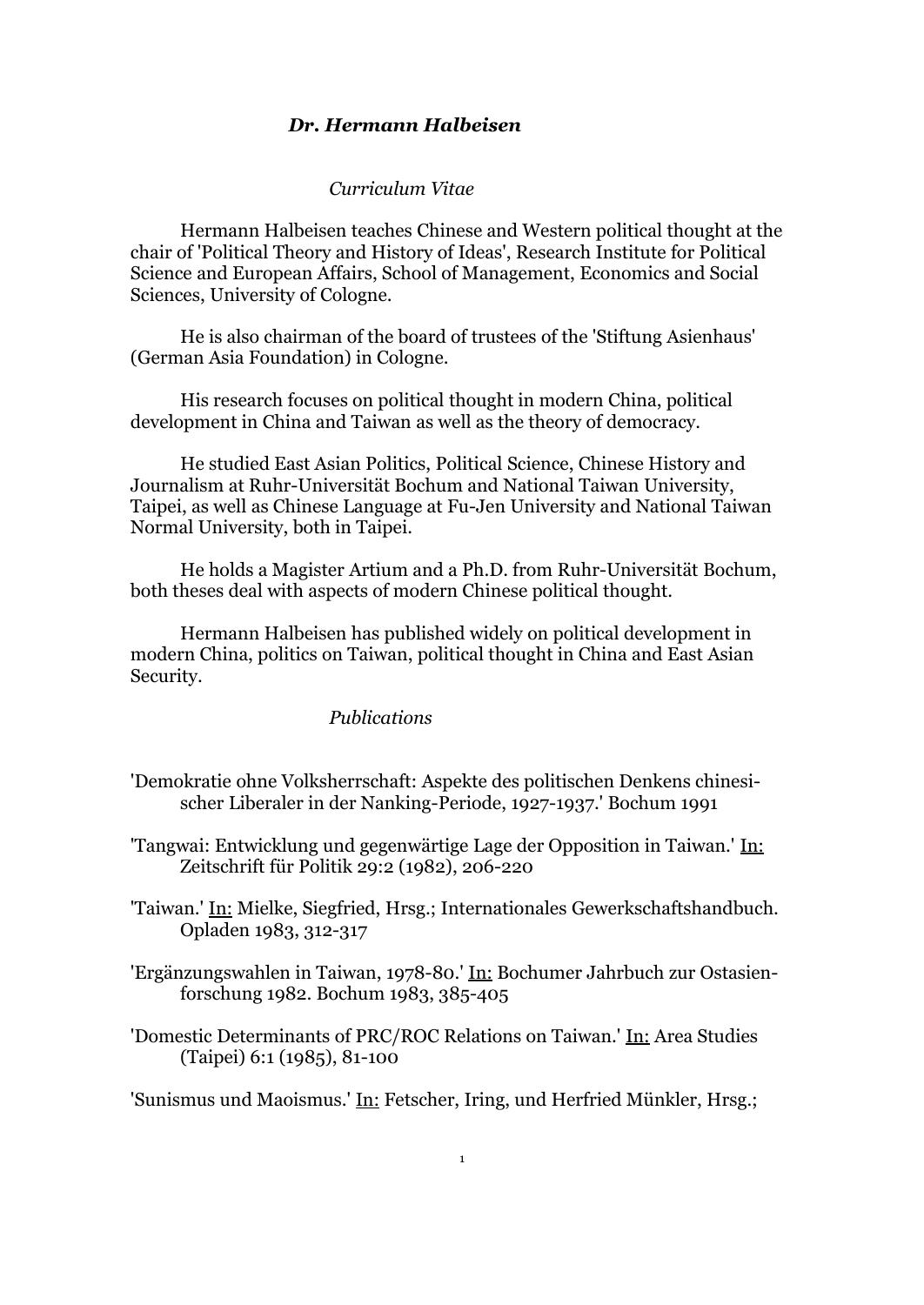Pipers Handbuch der politischen Ideen, Bd. 5: Neuzeit: Vom Zeitalter des Imperialismus bis zu den neuen sozialen Bewegungen. München 1987, 403-419

- 'Domestic Determinants of Taiwan's Relations with the People's Republic of China.' In: Bochumer Jahrbuch zur Ostasienforschung 1985. Bochum 1987, 155- 176
- 'Taiwan Studies in the Federal Republic of Germany.' In: Taiwan Studies Newsletter (East Lansing, MI), Vol. 6:1 (Spring 1987), 13-14
- 'Hsi-te ti T'ai-wan yen-chiu.' In: T'ai-wan yen-chiu ch'i-k'an [Taiwan Research Quarterly] 3/1987 (Xiamen) (1987), 104-105
- 'Liberal Constitutionalism and Politics in Early Republican China.' In: Chang, King-yuh, ed.; Ideology and Politics in Twentieth Century China. Taipei 1988, 1-20
- 'La décennie de Nankin (1927-1937).' In: Bergère, Marie-Claire, Lucien Bianco et Jürgen Domes, eds.; La Chine au XXème Siècle: D'une Révolution à l'Autre 1895-1949. Paris 1989, 161-184
- Entries 'Chiang Ching-kuo; Chiang Kai-shek; Democratic Progressive Party; February 28-Incident; Kaohsiung Incident; Kuomintang; Lee Teng-hui; Taiwan; Taiwan Relations Act'. In: Segal, Gerald, ed.; Political and Economic Encyclopedia of the Pacific. London 1989, 30, 31, 59-60, 69, 115, 131, 140-141, 230-234, 234
- 'Taiwan: L'autre Chine, 1949-1989.' In: Bergère, Marie-Claire, Lucien Bianco et Jürgen Domes, eds.; Histoire de la Chine au XXème Siècle: De 1949 à aujourd'hui. Paris 1990, 321-344
- 'Taiwanese Consciousness *(T'ai-wan i-shih)*: Facets of a continuing debate.' In: Chen, Edward K.Y., Jack F. Williams and Joseph Wong, eds.; Taiwan: Economy, Society and History. Hong Kong 1991, 235-250
- Entry 'Politik.' In: Peng, Pon-to, ed.; Taiwan Handbuch: Die Republik China. Taipei 1992, 28-65
- 'In Search of a New Political Order? Political Reforms in Taiwan.' In: Tsang, Steve, ed.; In the Shadow of China: Political Developments in Taiwan since 1949. London 1993, 73-100
- Entry 'Politik.' In: Peng, Pon-to, ed.; Taiwan Handbuch: Die Republik China. 2<sup>nd</sup> rev. ed., Taipei 1993, 31-62

'Nationalismus in Taiwan: chinesisch oder taiwanesisch?' In: Staiger, Brunhild,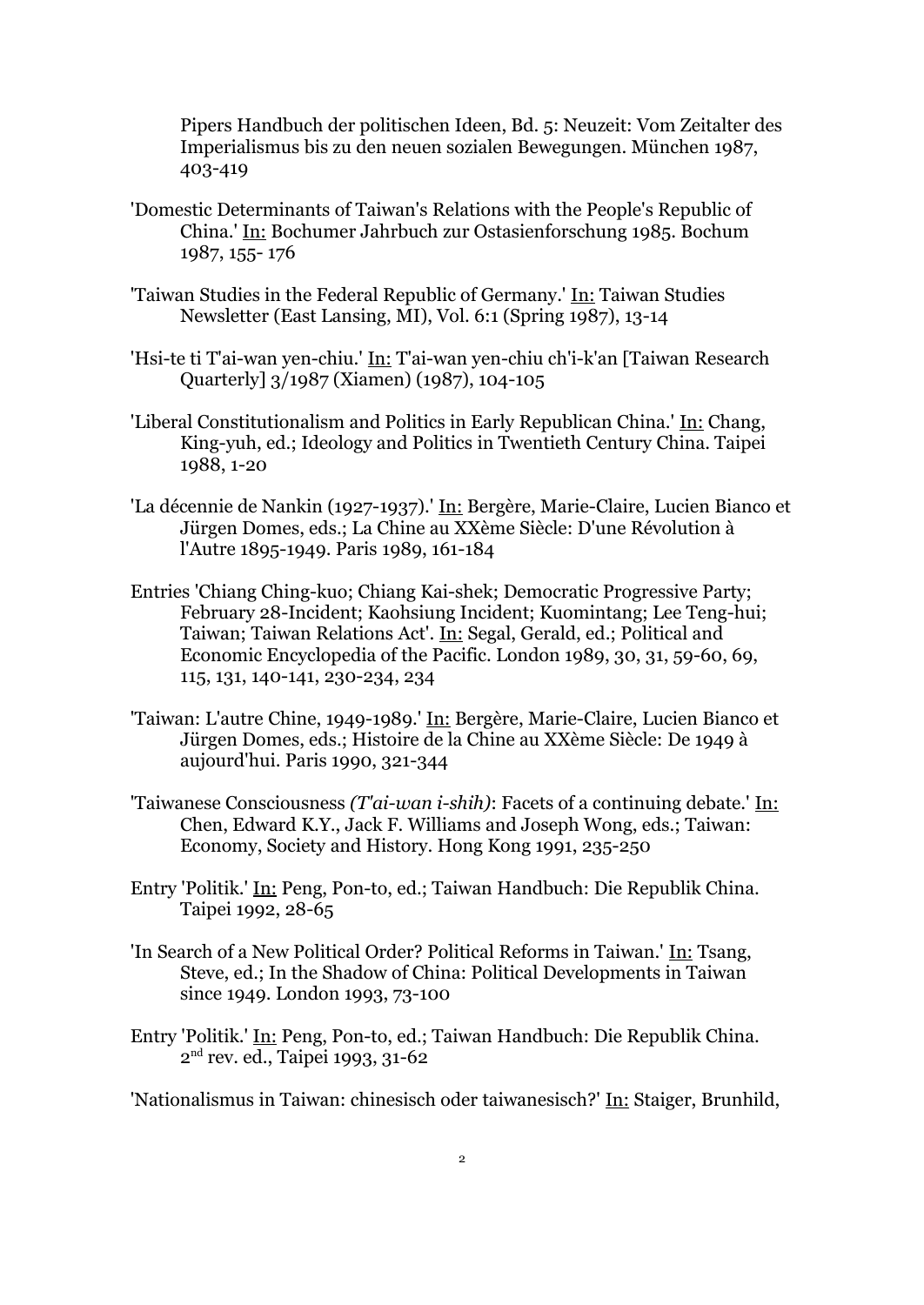Hrsg.; Nationalismus und regionale Kooperation in Asien. Hamburg 1995, 142-162 (Mitteilungen des Instituts für Asienkunde, 243)

- Entry 'Politik.' In: Peng, Pon-to, ed.; Taiwan Handbuch: Die Republik China. 3<sup>rd</sup> rev. ed., Taipei 1995, 34-65
- Entry 'Politik.' In: Peng, Pon-to, ed.; Taiwan Handbuch: Die Republik China. 4 th rev. ed., Taipei 1995, 38-73
- 'The Dynamics of Political and Social Change in Taiwan and Its Effects on the Relations Across the Straits.' In: Cassel, Dieter and Carsten Herrmann-Pillath, eds.; The East, the West and China's Growth: Challenge and Response. Baden-Baden 1995, 187-206 (Schriftenreihe zur Ostasienforschung, 6)
- 'Nord- und Süd-Korea.' In: Büttner, Veronika und Joachim Krause, Hrsg.; Rüstung statt Entwicklung? Sicherheitspolitik, Militärausgaben und Rüstungskontrolle in der Dritten Welt. Baden-Baden 1995, 236-253
- with Peter Ferdinand; 'Domestic Political Changes.' In: Ferdinand, Peter, ed.; Take-off for Taiwan? London 1996, 4-36
- 'Die chinesische Republik zwischen Modernisierung und Bürgerkrieg: 1911 bis 1949.' In: Herrmann-Pillath, Carsten, und Michael Lackner, Hrsg.; Länderbericht China: Politik, Wirtschaft und Gesellschaft im chinesischen Kulturraum. Bonn 1998, 135-153
- 'Demokratie auf Taiwan: Historische Belastungen und aktuelle Probleme der Verfassungsreform.' In: Pigulla, Andreas, Christine Moll-Murata, und Iris Hasselberg, Hrsg.; Ostasien verstehen: Festschrift für Peter Weber-Schäfer. München 2000, 77-89 (Bochumer Jahrbuch zur Ostasienforschung, 23, 1999)
- 'Taiwans Parlaments- und Regionalwahlen vom Dezember 2001: Ergebnisse und innenpolitische Auswirkungen.' In: Sandschneider, Eberhard, Hrsg.; Taiwans politische Situation nach den Parlamentswahlen vom Dezember 2001. Berlin 2002, 7-20 (Aktuelle Analysen zur Politik Chinas und Ostasiens, 1)
- 'Continuation of the Status Quo in Cross-Strait Relations: Domestic and International Consequences.' In: Schucher, Günter, and Margot Schüller, eds.; Perspectives on Cross-Strait Relations: Views from Europe. Hamburg 2005, 187-209 (Mitteilungen des Instituts für Asienkunde Hamburg, 387)
- 'Mao Zedong: Krieg als Revolution.' In: Jäger, Thomas, und Rasmus Beckmann, Hrsg.; Handbuch Kriegstheorien. Wiesbaden 2011, 239-247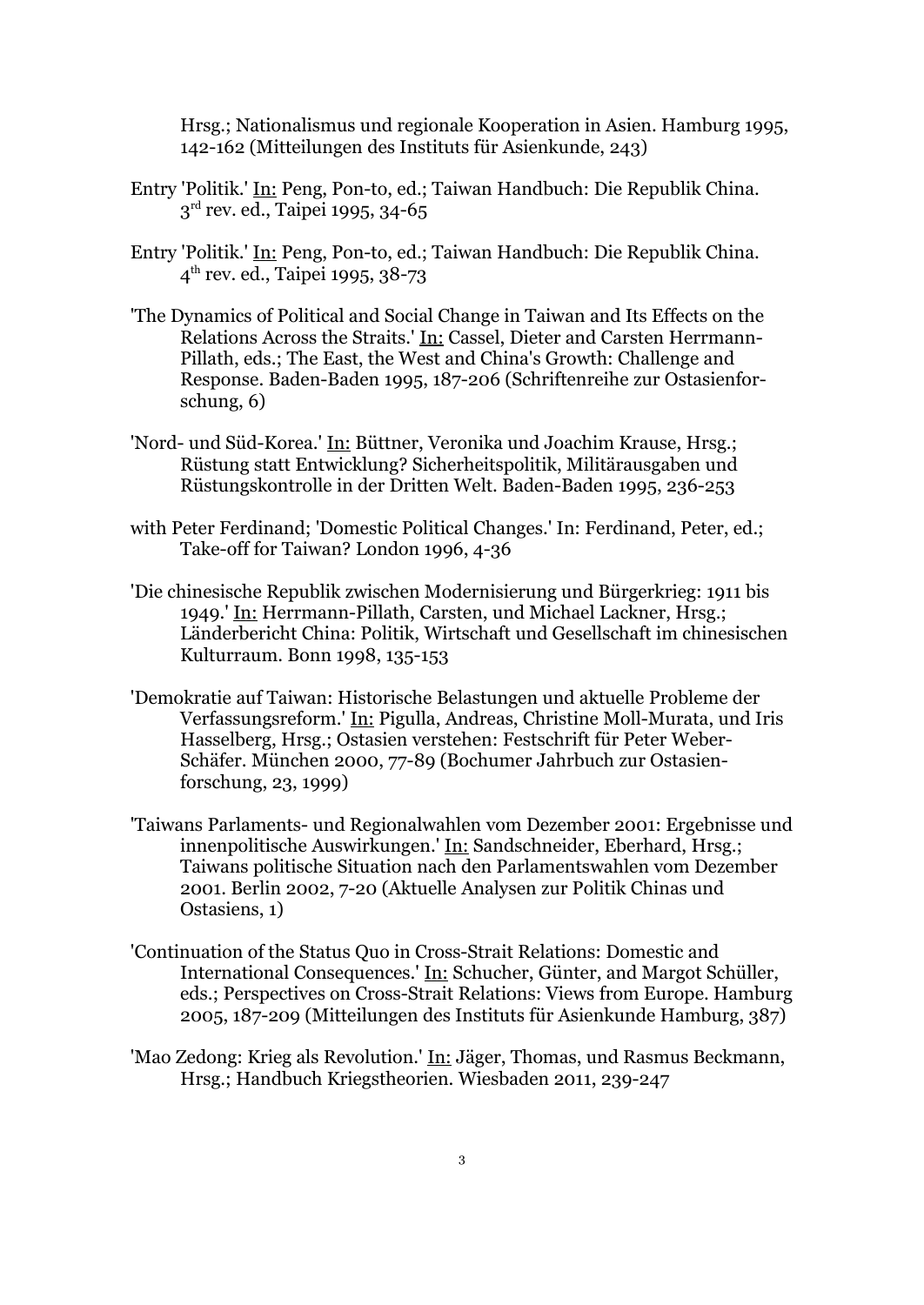## *Working Papers and other Publications*

- 'Te-yi-chih lien-pang kung-ho-kuo ho Te-yi-chih min-chu kung-ho-kuo chih kuan- hsi: ts'ung hu pu ch'eng-jen tao ti-tui-hsing ti ho-ts'uo.' Taipei 1988
- 'Eine Ära Lee Teng-hui? Innen- und außenpolitische Perspektiven der Republik China auf Taiwan.' Bonn 1991, 17 S.
- 'Politische Reformen in Taiwan.' Bochum 1992, 22 S. (Arbeitspapiere zur Politik Ostasiens, SPO-wp-1/92)
- 'Am Beginn eines Rüstungswettlaufes? Sicherheitspolitische Entwicklungen im Kräftefeld China-Japan-Korea.' Bonn 1993, 14 S.
- 'Krisenpotential Korea.' In: loyal 5/1993, 15-16
- 'Startet ein Rüstungswettlauf? Sicherheitspolitische Entwicklungen im Kräftefeld China-Japan-Korea.' In: loyal 6/1993, 6-9
- 'Demokratischer Alltag statt Reformeifer.' In: Freies Asien 38:19-20 (1996), 4-7
- 'Innenpolitische Turbulenzen.' In: Innen- und außenpolitische Turbulenzen überwunden: Kurzbericht Taiwan (Republik China). Länderanalysen der Frankfurter Allgemeinen Zeitung Informationsdienste und des Ostasiatischen Vereins e.V. September 1997, 10-11
- 'Eine unendliche Geschichte? Verfassungsreform in der Republik China auf Taiwan.' In: Freies Asien 39:18-19 (1997), 17-19
- 'Chancen für einen Machtwechsel in Taiwan?' In: Von der Krise verschont, aber von den Nachwirkungen getroffen: Hauptbericht Taiwan (Republik China). Länderanalysen der Frankfurter Allgemeinen Zeitung Informationsdienste und des Ostasiatischen Vereins e.V. April 1997, 21-22
- 'Normalisierung sofort, Wiedervereinigung später: Perspektiven und Konzepte der China-Politik Taiwans.' Bonn 1999
- 'Taiwan's Domestic Politics since the Presidential Elections 2000.' Duisburg 2003, 22 S. (Duisburg Working Papers on East Asian Studies, 53)
- 'After the 2008 Elections: Domestic Politics in Taiwan.' Berlin (SWP) 2008
- 'Stabilizing Cross-Strait Relations by Dividing Taiwan? Domestic Repercussions of Ma Ying-jeou's China Policy.' Berlin (SWP) 2009
- 'Struggling to Regain Popular Support: The Ma Administration at Half-Time.'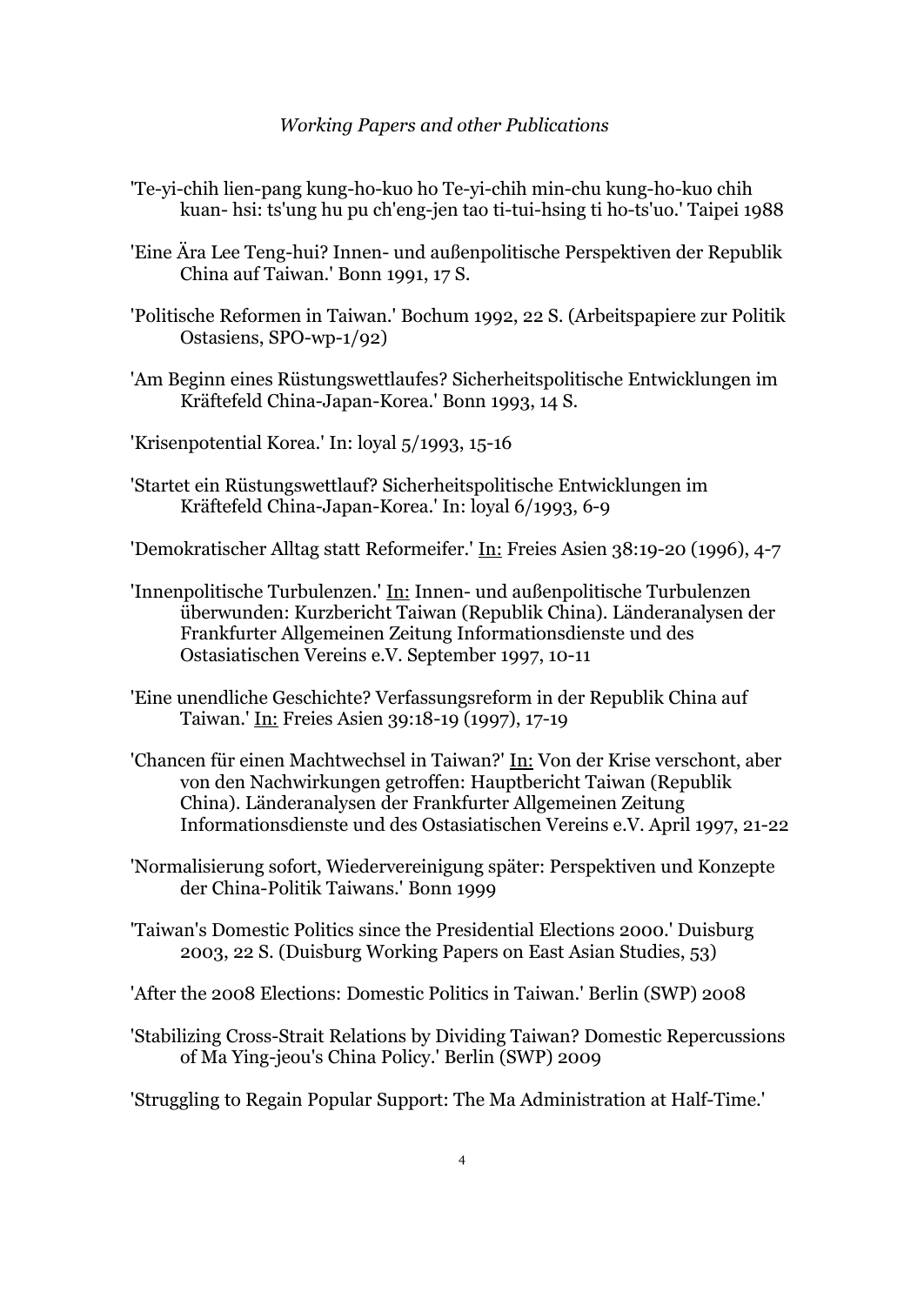Berlin (SWP) 2010

'Systemische Aspekte der Wahlen vom Januar 2012'. In: Deutsch-Chinesische Gesellschaft e.V. - Freunde Taiwans, Hrsg.; Taiwan in Bewegung – 100 Jahre Republik China. Berlin 2014, 63-65

### *Conference Papers and Presentations*

- 'Domestic Determinants of PRC/ROC Relations on Taiwan.' Paper presented at the workshop on 'The Relationship between Chinese Domestic and Foreign Politics in the 1970s'. ECPR Joint Session of Workshops, Aarhus University, March 29 – April 3, 1982
- 'From a Japanese Colony to a Chinese Model Province. Aspects of the Taiwan Experience.' Vortrag auf der Internationalen Konferenz über 'The Commonwealth of Chinese Literature", Schloss Reisensburg, 30. Juni - 4. Juli 1986
- 'L'Opposition (dangwai) et les à-coups de la 'démocratisation.' Paper presented at the 'Sixièmes Journées d'Études du Centre Chine': *"Taiwan tel qu'en lui-même"*. École des Hautes Études en Sciences Sociales, Paris, June 2-3, 1987
- 'Liberal Constitutionalism and Politics in Early Republican China.' Paper presented at the 'Conference on 'Ideology and Politics in Twentieth Century China'. Institute of International Relations and Universität des Saarlandes, Europäische Akademie Otzenhausen, September 14-18, 1987
- '"Taiwanese Consciousness" *(T'ai-wan i-shih)* : Facets of a Continuing Debate.' Paper presented at the 'International Conference on Taiwan's Economy, History, Literature and Culture'. Centre of Asian Studies, University of Hong Kong, June 29 – July 2, 1988
- 'The Relations between the Federal Republic of Germany and the German Democratic Republic: From Nonrecognition to Antagonistic Cooperation.' Paper presented at the Conference on 'Policy toward Mainland China'. Twenty-First Century Foundation, Taipei, December 29-30, 1988
- 'Kooperation ohne Integration: Konzepte territorialer Ausdehnung und ökonomisch-politischer Integration von Staaten des pazifischen Raumes.' Vortrag auf der Tagung der Sektion Regierungssystem(e) und Vergleichende Politikwissenschaft: "Zukunft des Nationalstaates und die politische Herausforderung durch neue Räume," Berlin, 18-19. Mai 1990
- 'Chinesische Politik zwischen Reform und Stagnation.' Vortrag auf dem Duisburger Ostasien-Forum 'Aktuelle Entwicklungstendenzen von Politik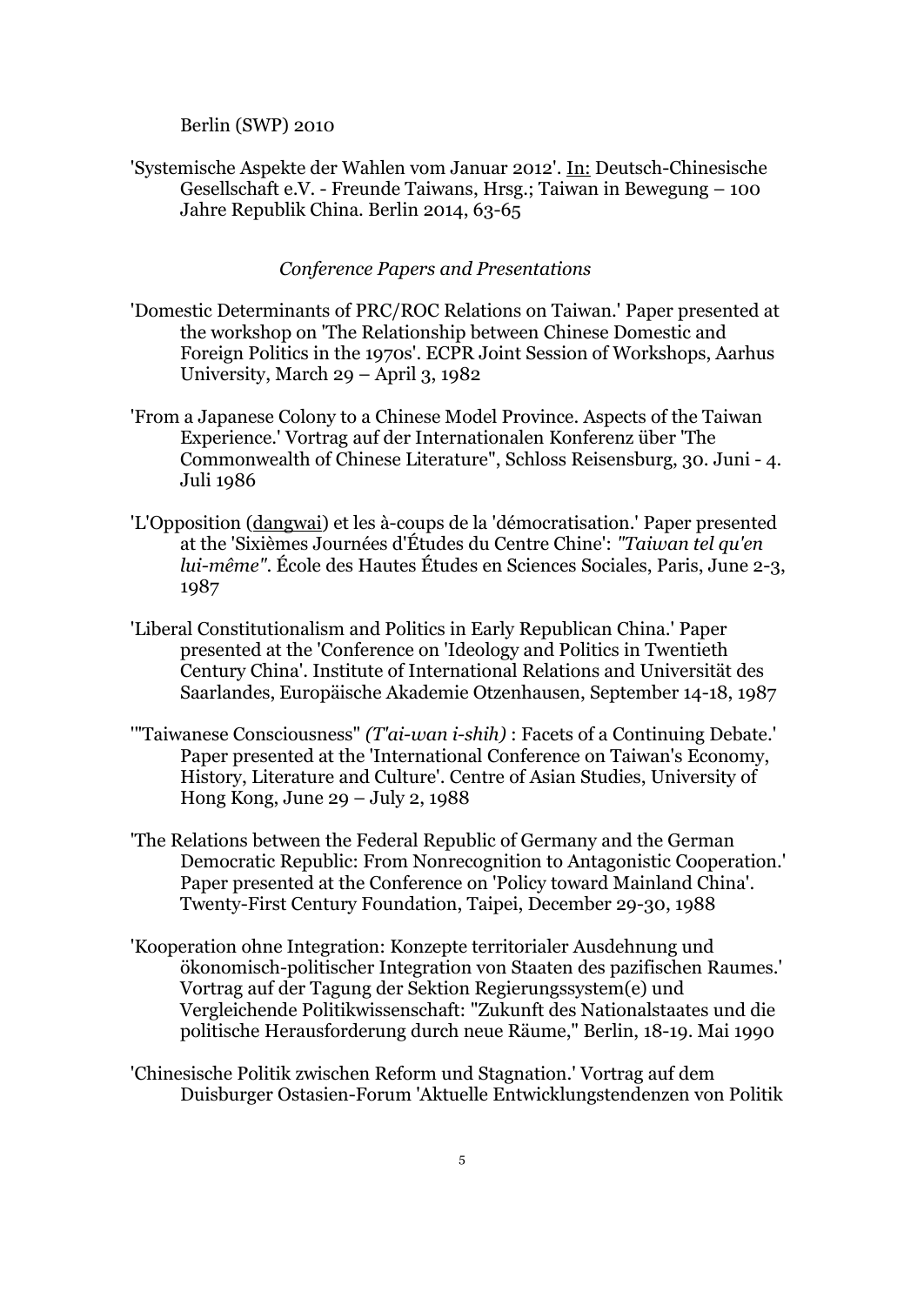und Wirtschaft in der VR China', Universität - GH Duisburg, 17. April 1991

- 'In Search of a New Political Order: Political Reforms and the Debate on Constitutional Reform in Taiwan'. Paper presented at the lecture series 'Politics in Taiwan', Centre for Modern Chinese Studies, St Antony's College, University of Oxford, November 13, 1991
- 'Nationalismus in Taiwan: Guomindang und Unabhängigkeitsbewegung.' Vortrag auf der Tagung der Deutschen Gesellschaft für Asienkunde über 'Nationalismus und regionale Kooperation in Asien', Berlin, 6.-7. Mai 1993
- 'Finding your Identity in Search of Democracy?' Paper presented at the Conference on 'Taiwan's New Identities in the 1990s', Asia Research Centre, Murdoch University, Perth, September 21-22, 1993
- 'Widersprüchliches Vermächtnis. Mao Tse-tungs politisches Denken und die Herausforderungen der Reformpolitik.' Vortrag auf dem Symposium 'Das Wirken Mao Zedongs: Eine Neubewertung anläßlich des 100. Geburtstages.' Zentrum für Ostasien-Pazifik Studien, Universität Trier, 10.-11. Dezember 1993
- 'Problems of Political Reform in Taiwan.' Paper presented during the 'China Seminar Programme', Sinologisch Instituut, Rijks Universiteit Leiden, February 25, 1994
- 'The Dynamics of Political and Social Change in Taiwan and Its Effects on the Relations Across the Straits.' Paper presented at the Conference on 'China: A New Growth Pole of the World Economy?'. Universität-GH Duisburg, 11.-13. Juli 1994
- 'Taiwan Politics: Towards the Presidential Elections.' Paper presented at the 'Conference on 'Contemporary China in Transition'', Contemporary China Centre, School of Oriental and African Studies, London, September 11-13, 1995
- 'Hongkong 1997 als Testfall für eine Wiedervereinigung Chinas?' Vortrag im Rahmen des Studium Generale an der Eberhard-Karls-Universität Tübingen, Tübingen, 12. Juni 1997
- 'Verfassung und politische Ordnung in Taiwan eine Zwischenbilanz'. Vortrag auf der Tagung der DVCS 'Chinawissenschaften: China und Taiwan in der Öffentlichkeit – Paradigmenwechsel in Medien, Politik und Forschung', Berlin, 30. Oktober 1999
- 'Präsidentschaftswahlen in Taiwan Personen, Programme, Politiken'. Vortrag auf dem China-Workshop 'Iserlohn 2000', Schwerte, 27. Februar 2000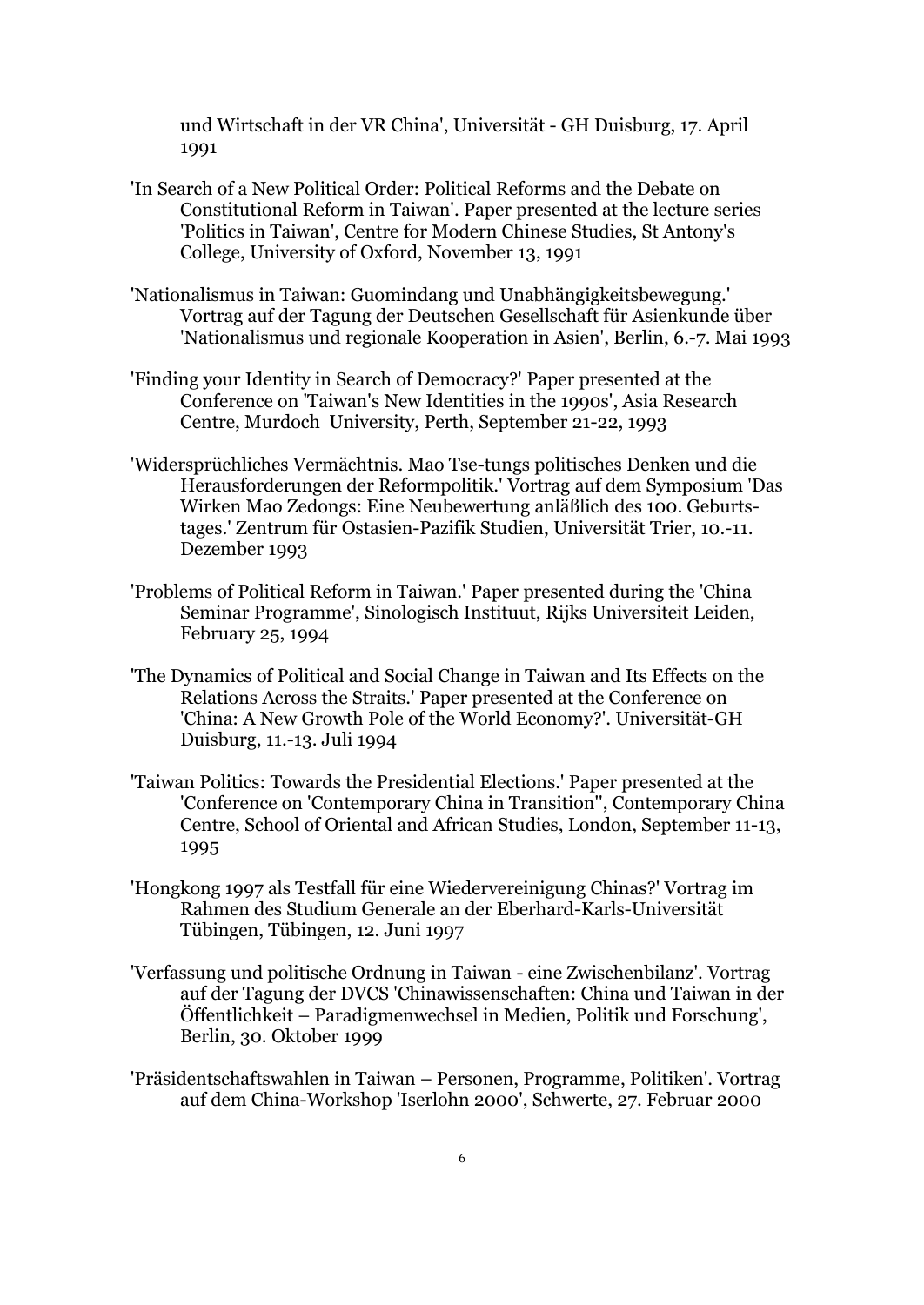- 'Wen Yiduo and the Politics of Republican China'. Vortrag auf dem Symposium 'Wen Yiduo: Poet - Scholar - Patriot. International Symposium in Honor of Wen Yiduo's 100<sup>th</sup> Anniversary.' Sinologisches Seminar, Universität Tübingen, 19.-21. Mai 2000
- 'Der Stellenwert der EU-Staaten für Taiwan: Mehr als nur ein Handelspartner?' Vortrag auf dem Symposium der Hamburger Sinologischen Gesellschaft und der Abteilung Sprache und Kultur Chinas, Universität Hamburg 'Taiwan: Internationale Perspektiven in Wirtschaft und Politik 2001.' Hamburg, 2. Mai 2001
- 'Nach dem Regierungswechsel ein Machtwechsel? Innenpolitische Konsequenzen der Wahlen vom 1.12.' Vortrag auf dem Symposium des Otto-Suhr-Institutes, Freie Universität Berlin 'Taiwan nach den Parlamentswahlen'. Berlin, 13. Dezember 2001
- 'Taiwan's Domestic Politics since the Presidential Elections 2000.' Paper presented at the '2002 Conference on Taiwan Issues'. Center for Asian Studies, University of South Carolina, Columbia S.C., June 7-9, 2002
- 'Continuation of the Status Quo'. Paper presented at the Conference on 'Perspectives on Cross-Straits Relations: Views from Europe', Institute of International Relations, National Chengchi University, Taipei, 8.-9. Dezember 2003
- 'Das ungekärte Verhältnis von Citoyen, Bürger und Staat in China.' Vortrag auf dem Workshop 'Beijing Case' der Kulturstiftung des Bundes, Goethe-Institut Berlin, 8.-9. März 2005
- 'KMT: The Chinese Nationalist Party Turning into a Taiwanese Centrist Party?' Paper presented at the '2<sup>nd</sup> Conference of the European Association of Taiwan Studies', Ruhr-Universität Bochum, April 1-2, 2005
- 'From a Leninist to a Catch-all Party? Organisational Development in the KMT.' Paper presented at the 'SOAS Workshop on Taiwanese Political Parties', School of Oriental and African Studies, London, July 5-6, 2005
- 'New Developments in Cross-Strait Relations: The Taiwan Side.' Paper presented at the 'Second Track Dialogue on EU-China-Relations and Cross-Strait Relations'. Stiftung Wissenschaft und Politik (SWP), Berlin, May 20-22, 2007
- 'The Election Year 2008: Political Parties in Taiwan'. Paper presented at the '24<sup>th</sup> Taiwan-European Conference on 'Beijing – Taipei – Brussels: Political Developments in China and Taiwan and European Asia Policy''. Akademie für politische Bildung, Tutzing, December 7-8, 2007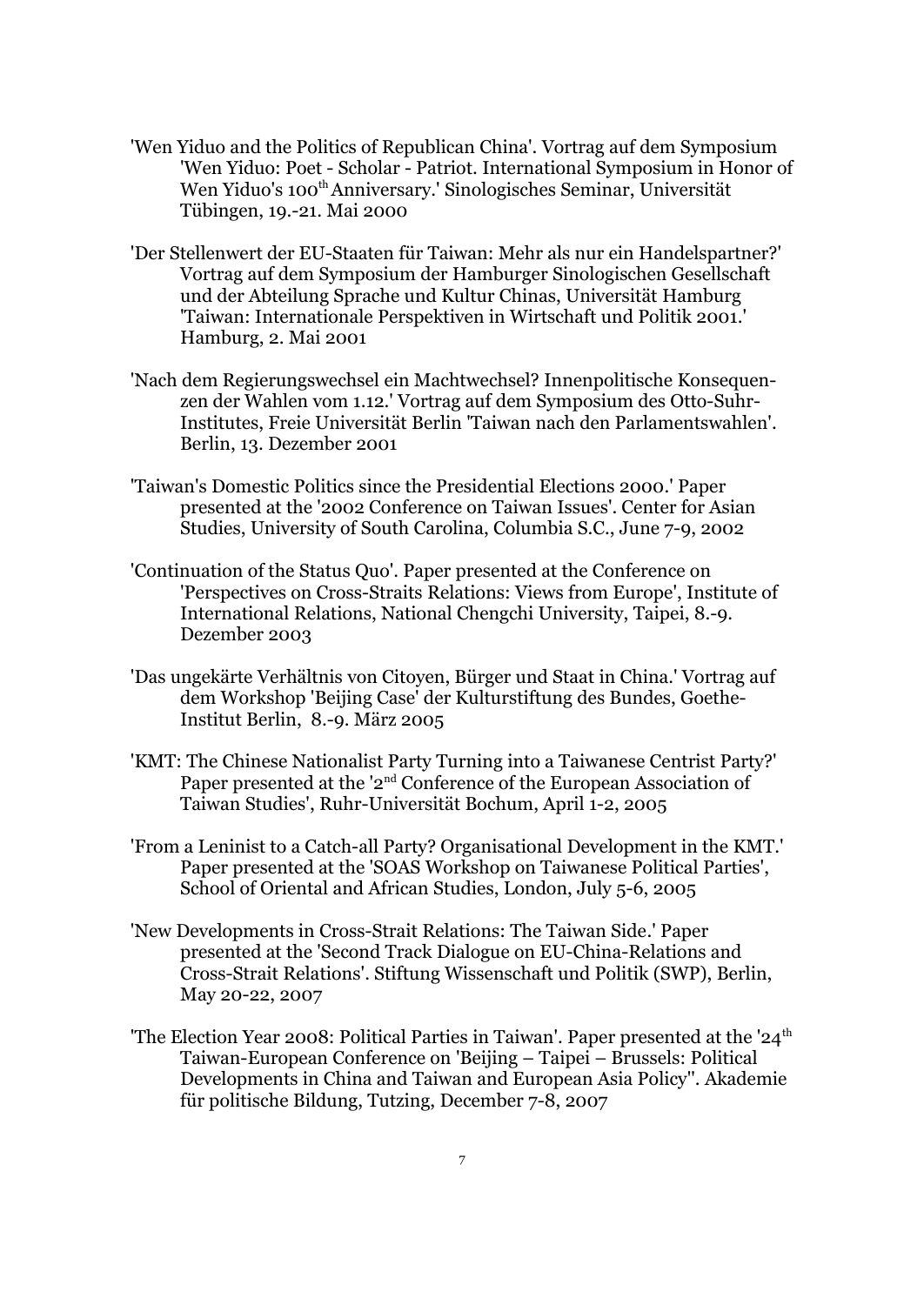- 'After the 2008 Elections: Domestic Politics on Taiwan.' Paper presented at the 'Fifth Annual Conference on China-Europe Relations and Cross-Strait Relations.' SWP & Shanghai Institutes for International Studies, Xiamen, June 1-2, 2008
- 'The EU Guidelines for Foreign and Security Policy in East Asia: A Basis for a Stronger European Engagement in China and Taiwan?' Paper presented at the 25th Taiwan-European Conferene on 'The Role of Europe in the World and the Development of East Asia.' Institute of International Relations, National Chengchi University, Taipei, December 2-3, 2008
- 'Stabilizing Cross-Strait Relations and Dividing Taiwan? Domestic Repercussions of Ma Ying-jeou's China Policy.' Paper presented at the 'Sixth Annual Conference on 'China-Europe Relations and Cross-Strait Relations''. SWP, London School of Economics and Shanghai Institutes for International Studies, London, June 1-2, 2009
- 'Struggling to Regain Popular Support: The Ma Administration at Half-Time.' Paper presented at the 'Seventh Annual Conference on 'China-Europe Relations and Cross-Strait Relations''. SWP and Shanghai Institutes for International Studies, Shanghai, June 1-2, 2010
- 'The 'China Model': A Challenge to the Western Model of Modernization?' Paper presented at the  $27<sup>th</sup>$  Taiwan-European Conferene on 'Contemporary Europe and Greater China.' Institute of International Relations, National Chengchi University, Taipei, December 1-2, 2010
- 'Die Kuomintang: Honoratiorenpartei, Kaderpartei, Kampagnenmaschine.' Vortrag für die '8. Sommerakademie – Nachwuchstagung Asien'. Akademie für politische Bildung, Tutzing, 15.-18. September 2011
- ''Goldene Jahre' für Taiwan: Pläne und Probleme der 2. Regierung Ma'. Paper presented at the Workshop on 'Taiwan nach den Wahlen: Herausforderungen und Spielräume in der Innen- und Außenpolitik'. DGAP Think Tank, Berlin, March 22, 2012
- 'The Role of President under Ma Ying-jeou'. Paper presented at the International Conference on 'China, Cross-Strait Relations and Regional Security: Developments in Taiwan and Changing External Contexts'. Hong Kong Baptist University, Hong Kong, May 24-25, 2012
- 'The Second Ma Administration's Domestic Challenges: Implications for Cross-Strait Relations'. Paper presented at the 'Nineth Annual Conference on the 'EU-China Relations and Cross-Strait Relations''. SWP and Shanghai Institutes for International Studies, Shanghai, July 2-3, 2012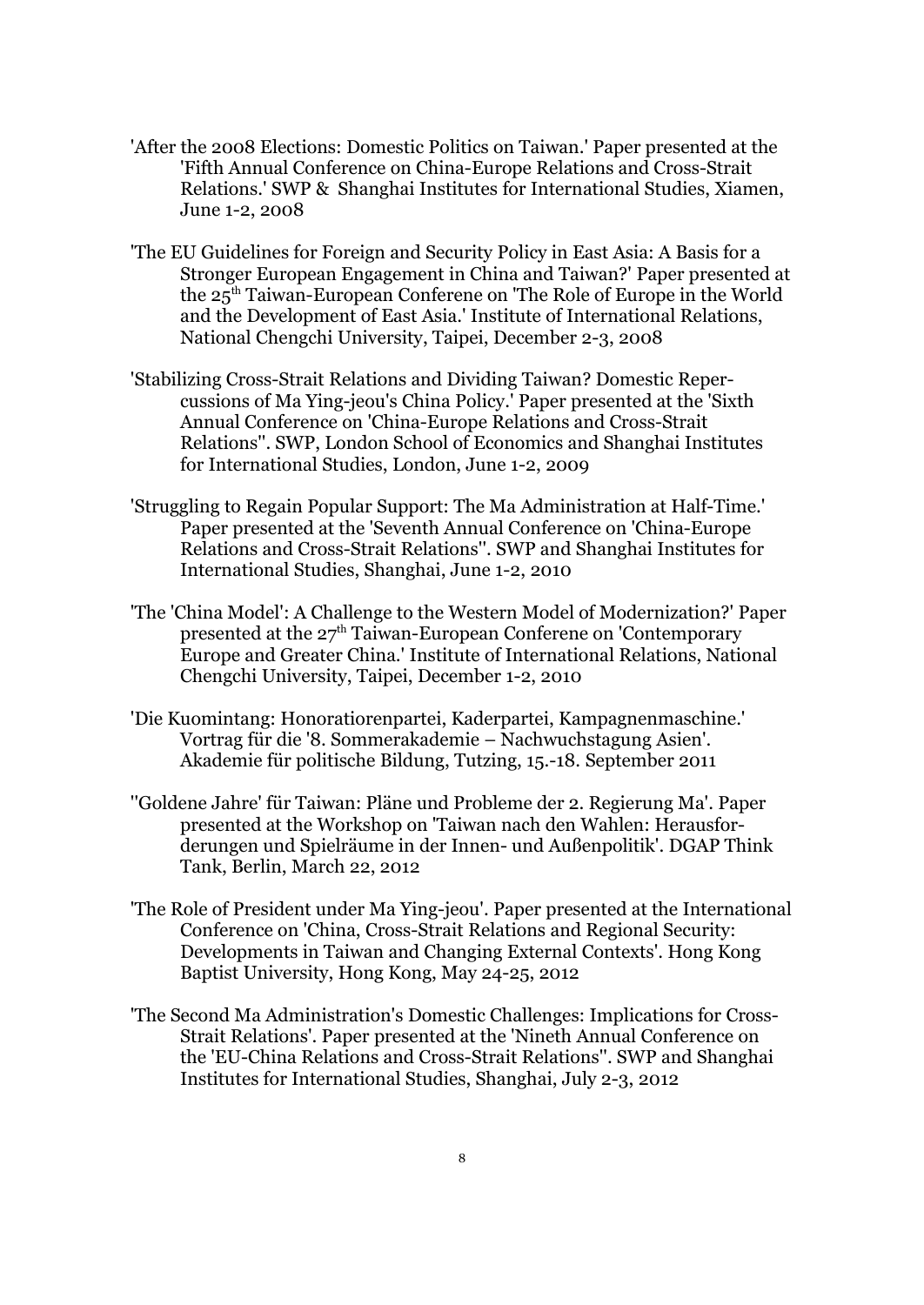- 'The DPP Post-2012: Struggling with the Ramifications of Defeat'. Paper presented at the '10<sup>th</sup> Annual Conference on the 'Taiwan Question in China-Europe Relations''. SWP and Shanghai Institutes for International Studies, Shanghai, July 28-31, 2013
- 'Analyzing China's Third Way: Conceptual and Methodological Issues.' Paper presented at the International Conference on 'China & Europe: Fostering mutual understanding between China and Europe by multi-level comparisons of their cultures, societies, and econonomies'. Universitá Roma Tre, Department of Foreign Languages, Literature and Cultures, Rome, March 27-28, 2014
- 'In the Shadow of Sunflowers Taiwan's Domestic Politics in 2014.' Paper presented at the '11th Annual Conference on 'The Taiwan Issue in China-Europe Relations'. ECRAN, SWP and Shanghai Institutes for International Studies, Shanghai, September 14-16, 2014
- 'Taiwan's Party Politics in 2015: After the Election is before the Election'. Paper presented at the '12<sup>th</sup> Symposium on 'Sino-EU Relations and the Taiwan Question''. SWP, Shanghai Institutes for International Studies and Friedrich Ebert Stiftung, Shanghai, September 20-22, 2015
- 'The Domestic Project of the Tsai Administration Concepts and Challenges'. Paper presented at the '13<sup>th</sup> Symposium on 'Sino-EU Relations and the Taiwan Question''. Shanghai Institutes for International Studies, SWP and Friedrich Ebert Stiftung, Shanghai, October 9-11, 2016
- 'Perceptions of the EU in China'. Paper presented at the 'Roundtable on Taiwan-EU Relations'. Ministry of Foreign Affairs, Republic of China, Taipei, October 13, 2016
- 'Taiwan: Will Deepening Democracy Lead to Greater Stability?' Paper presented at the 'Academic Seminar on 'Stability and Democracy in East Asia''. Taiwan Study Centre, University of Ljubljana, Ljubljana, February 28, 2017
- 'The Tsai Administration's First Year in Office: Confronting the Challenges of Domestic Reform'. Paper presented at the '14<sup>th</sup> Conference on 'China-EU Relations and the Taiwan Question''. Shanghai Institutes for International Studies, SWP and Friedrich Ebert Stiftung, Shanghai, October 19-21, 2017
- 'Exchanges between Cities in Taiwan and the EU: Remarks about a Rare Phenomenon'. Paper presented at the '2<sup>nd</sup> Seminar on Taiwan-EU Relations'. National Chung Hsing University, Taichung, October 26, 2017
- 'The Changing Logic of Cross-Taiwan Strait Confrontation'. Paper presented at the 'Conference on 'Conflict and Integration as Conditions and Processes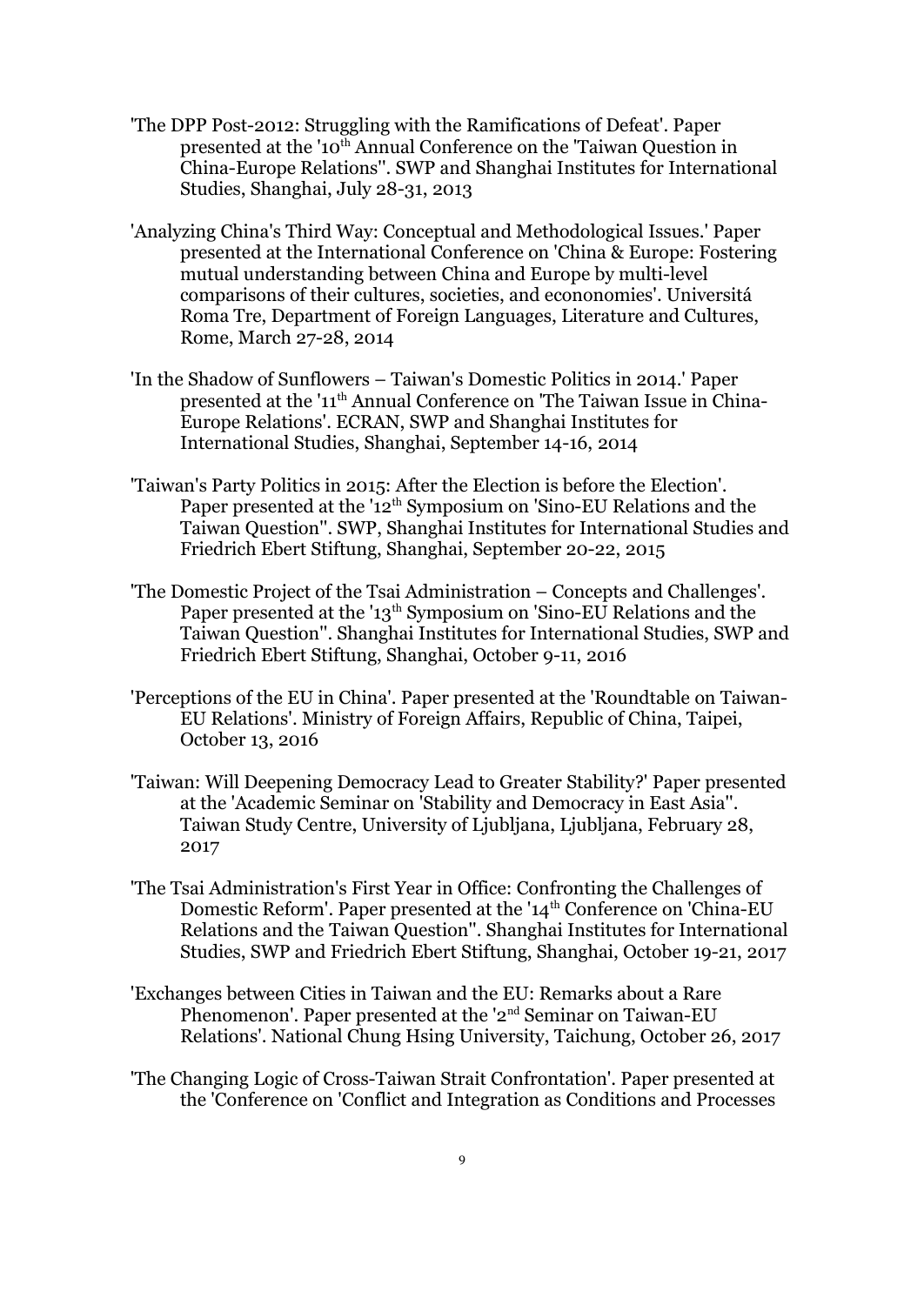in Transitioning Societies of Eastern Europe and East Asia''. Institute of Korean Studies, Freie Universität Berlin, November 8-10, 2017

'Dividing Lines and Different Positions inside Taiwan Concerning the Future of Cross-Strait Relations'. Paper presented at the Workshop on 'European and German Experiences and Their Implications for Cross-Strait Relations'. Institute of International Relations, National Chengchi University and SWP, Taipei, March 24, 2018

### *Book Reviews*

- Hsieh, Chiao Chiao: Strategy for Survival. In: PVS-Literatur 1/'86 (Juni 1986), 112-113
- Forster-Latsch, Helmut und Jochen Noth: Chinas Weg in die Moderne: Anders als Moskau?; Lin, Rongyuan: Die Beziehungen zwischen China und Deutschland.; Meißner, Werner: Philosophie und Politik in China: Die Kontroverse über den dialektischen Materialismus in den dreißiger Jahren. In: PVS 39:4 (1988), 719-721
- Kirsch, Guy und Klaus Mackscheidt: China. Ordnungspolitik in einem konfuzianischen Land. In: PVS 31:2 (1990), 362-363
- Fairbank, John K.: Geschichte des modernen China, 1800-1985. In: PVS 31:3 (1990), 559
- Yoshida, Katatugu; Taiwan's Long Road to Democracy: Bitter Taste of Freedom. In: Asien :120 (2011), 116-117

### *Panelist*

- Conference on 'Interactions Between China and Europe in the Twentieth Century', Oxford, August 20-24, 1985
- Conference on 'Reform and Revolution in Twentieth Century China', Taipei, September 1-6, 1986
- Colloquium des Seminars für Internationale Politik, Geschwister-Scholl Institut für Politische Wissenschaft, Universität München über 'China's Foreign Policy and War of Resistance against Japan in the Era Chiang Kai-shek', Rosenheim, 18.-20. September 1987
- Wilton Park Conference on 'The East Asian Challenge: Economic Dynamism and Political Potential of Japan and its Neighbours', Wilton Park, October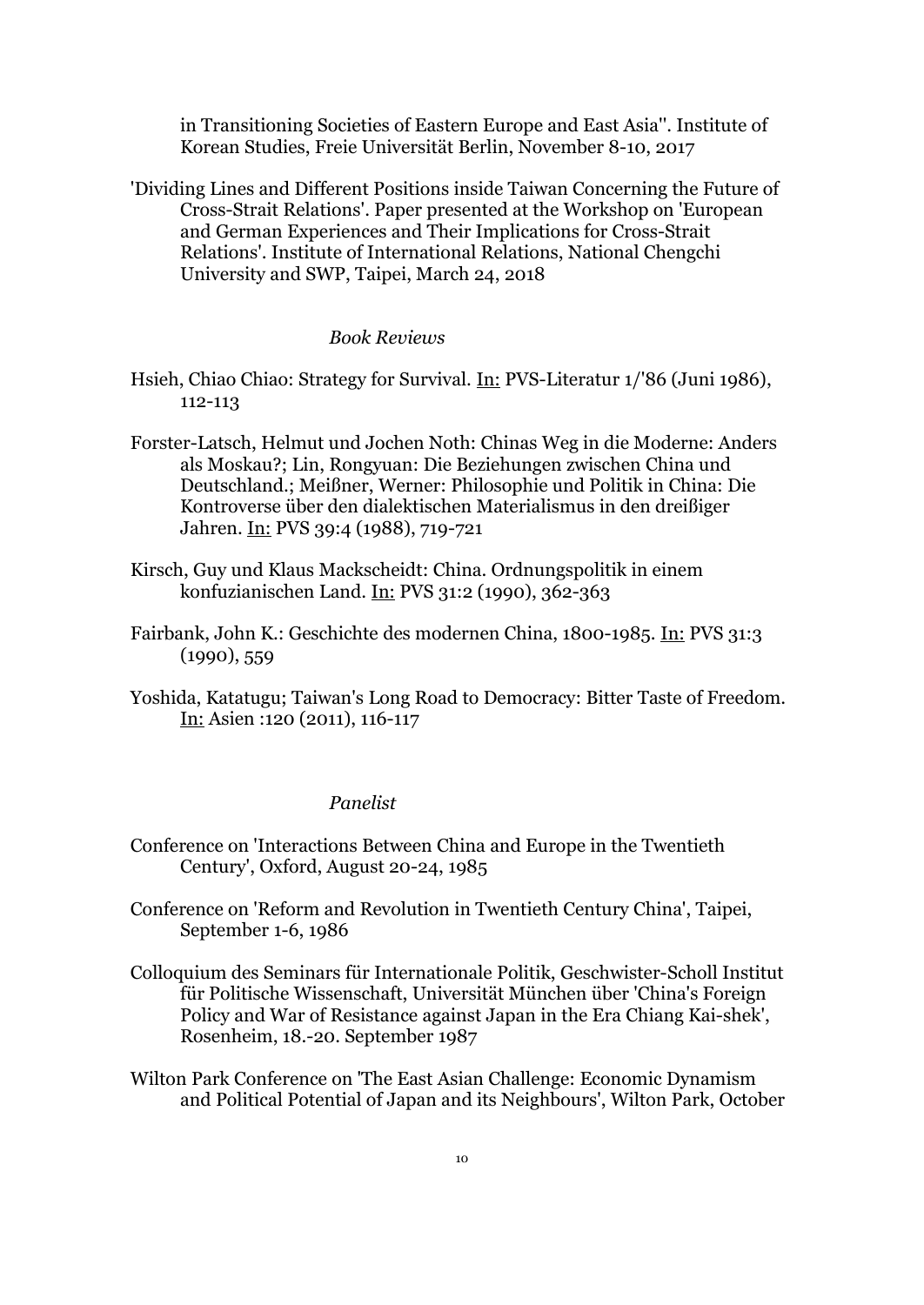5-9, 1987

- 1. DFG-Symposium zur "Histoire générale de la Chine au XXème siècle/ Allgemeine Geschichte Chinas im 2o. Jahrhundert", Otzenhausen, 22.-25. Oktober 1987
- 2. DFG-Symposium zur "Histoire générale de la Chine au XXème siècle/ Allgemeine Geschichte Chinas im 20. Jahrhundert", Otzenhausen, 26.-29. Mai 1988
- Symposium 'Das nachmaoistische China aus japanischer und deutscher Sicht', Japanisch-Deutsches Zentrum Berlin, Berlin, 27.-29. November 1989
- Colloquium on 'The People's Republic of China 1990: Developments, Events, and Perspectives', Universität des Saarlandes, Saarbrücken, 3.-7. Juli 1990
- Symposium 'Die Zukunft der Republik China auf Taiwan', Universität Hamburg, 10. Oktober 1990
- Member, Study Group on Taiwan in the 1980s and 1990s, Royal Institute of International Affairs, Chatham House, London, 1991-1992
- Conference on 'China and Europe: Defining a New Relationship within the Search for a New World Order', Leiden University, October 14-16, 1993
- Conference on 'The Development of Contemporary Taiwan and Its Implications for Cross-Straits Relations, the Asia-Pacific Region and Europe', Institute for National Policy Research, Taipeh, December 16-17, 1998
- Symposium 'Taiwan: Leuchtturm im Schatten Chinas'. Berlin, 25. April 2005
- 'Taiwan nach den Wahlen'. Zentrum für Ostasien-Pazifik Studien, Universität Trier, 2. Februar 2016
- 'Taiwan after the general elections: new management, new directions?' Taiwan Studies Programme Conference 2016, China Policy Institute, University of Nottingham, June 17-18, 2016
- 'Taiwan ein Jahr nach den Wahlen'. FB III Politikwissenschaft, Universität Trier, 9. Februar 2017
- 'Der völkerrechtliche Status Taiwans und die UNO'. Deutsche Gesellschaft für die Vereinten Nationen, Landesverband Berlin-Brandenburg, Berlin, 29. Juni 2017
- 'Cross-Strait Relations in the Xi Jinping Era: Drivers and Prospect'. Workshop between China Institute and Taiwan Studies Centre, SOAS, and Institute